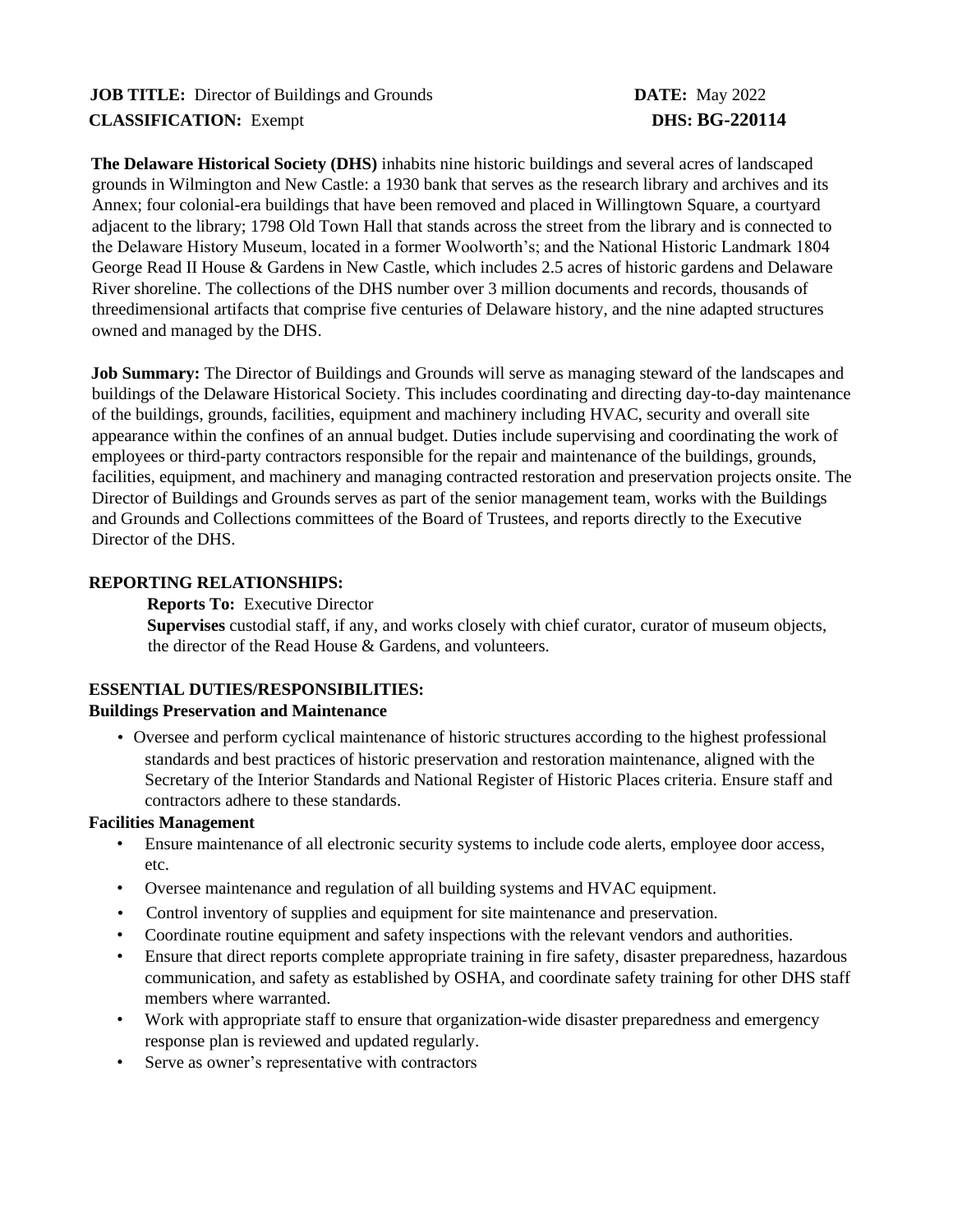#### **Landscape Preservation and Maintenance**

- Ensure landscapes are preserved, restored, maintained, and managed according to the highest professional standards and best practices of cultural landscape stewardship.
- Coordinate snow removal and routine maintenance of lawns and hardscape

#### **Administrative and Management**

- Assign or delegate work to direct/indirect reports; monitor and report on progress; and coach and evaluate performance of assigned staff.
- Contribute to annual long-range budgeting and planning efforts, as part of the senior leadership of the organization, gathering cost and project estimates for major capital expenses and ongoing operations of the Buildings and Grounds team.
- Manage departmental budget and make responsible decisions regarding spending where authorized. Track actual expenditures for assigned projects, operations, or accounts and reconcile with budgeted amounts.
- Initiate and/or supervise purchase of supplies and equipment.
- Arrange for and manage appropriate third-party contractor support as needed; establish and manage service contracts with contractors and vendors; ensure services are properly supervised and completed; and review/approve billing.

## **Operational Support**

- Facilitate safe and pleasant use of DHS campuses by visitors, audiences, and other users in close coordination with advancement and visitor services staff. Interact with all visitors, constituents, and stakeholders in a professional, courteous manner.
- Oversee custodial support for facilities needs related to public programming on both campuses.

#### **JOB REQUIREMENTS:**

**Education:** University degree preferred and/or course work in conservation, historic preservation, and/or HVAC systems.

**Work Experience:** Previous experience with equipment maintenance, building planning and HVAC systems required. Previous professional experience in working with the public and volunteers in the non-profit sector is desirable. Previous experience in historic preservation a plus.

**Vehicle/Driving License:** Must possess and maintain a valid driver's license throughout the course of employment.

## **Skills, Knowledge, and Abilities Required**

- Demonstrated project management skills.
- Exhibit strong judgment and decision-making skills. Ability to manage multiple complicated priorities and tasks.
- Ability to work with and coordinate mechanical/construction contractors, vendors, and suppliers.
- Ability to inventory facilities and assets to formulate planned replacement and maintenance schedules.
- Ability to note deviations from financial plan (budget), determine causes and provide recommendations on needed action plans.
- Ability to work in an organized, efficient manner with a high level of accuracy, attention to detail, and follow-through.
- Ability to seek out new methods and be willing to incorporate them into existing practices.
- Strong ability to communicate orally and in writing.
- Demonstrated ability to utilize computer word processing, project management, and spreadsheet applications.
- Knowledgeable in building codes and safety regulations.
- Knowledgeable in all facets of building and facilities maintenance.